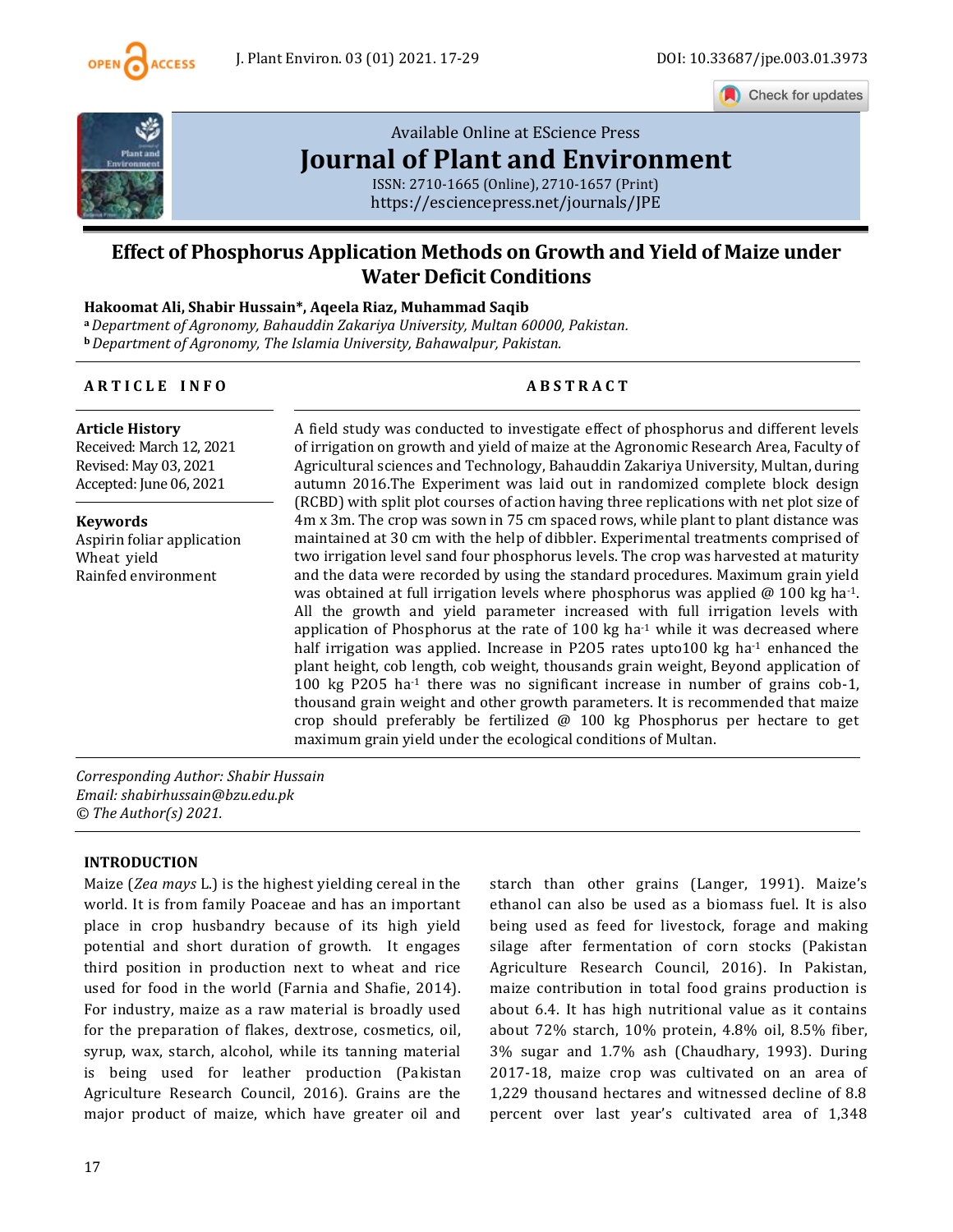thousand hectares. Maize crop production recorded a decline of 7.0 percent as its production stood at 5.702 million tonnes compared to the last year's production of 6.134 million tones. Maize percent value added in agriculture and 0.5 percent to GDP. Maize originated from Mexico, and is mainly grown in the warmer temperate regions and humid sub-tropics. It is a C4 plant, which confers potentially more efficient use of CO2, solar radiation, water and N in photosynthesis than C3 crops. Water use efficiency (WUE) of maize is approximately double that of C3 crops grown at the same sites. Its transpiration ratio (molecules of water lost per molecule of CO2 fixed) is 388, corresponding to 0.0026 in WUE (Jensen 1973), while that of wheat is 613, soybean 704. Maize has different responses to water deficit according to development stages (Cakir, 2004). Drought stress is particularly damaging to grain yield if it occurs early in the growing season (when plant stands are establishing), at flowering, and during mid to late grain filling (Heisey and Edmeades, 1999). At the seedling stage, water stress is likely to damage secondary root development. During stem elongation (after floral initiation) leaves and stems grow rapidly, requiring adequate supplies of water to sustain rapid organ development, water stressed plants being shorter and with reduced individual and cumulative leaf area (Muchow, 1989). The most critical period for water stress in maize is ten to fourteen days before and after flowering, with grain yield reduced two to three times more when water deficit coincides with flowering compared with other growing stages (Grant *et al*. 1989).

Maize has its origin in a semiarid area but it is not a reliable crop for growing under dry land conditions, with limited or erratic rainfall. Although maize grain yield has increased significantly, but still there is a big gap between potential yield and actual yield of different cultivars. Doorenbos and Pruitt (1983) reported that the water requirements of maize for maximum production varied between 430-490 mm per season depending on climate and length of growing period. Beside soil water status the climate has also a direct impact on plant growth and yield. Flood irrigation over the entire field results in leaching down the nitrates from the root zone causing loss of fertilizer and thereby reduces the final plant height, dry matter production, leaf area index and grain yield of maize. Both excessive and restricted supplies of water to crops are equally harmful and the adoption of effective irrigation application methods for crop production is required (Mahal *et al*., 2000).

Maize is an exhaustive crop having higher potential than other cereals and absorbs large quantity of nutrients from the soil during different growth stages. Among the essential nutrients, phosphorus is one of the most important nutrients for higher yield in larger quantity (Chen *et al*. 1994) and controls mainly the reproductive growth of plant (Wojnowska*et al*. 1995). Generally, P is the second most crop-limiting nutrient in most soils. It is second only to nitrogen in fertilizer use. Plant growth behavior is influenced by the application of phosphorus (Hajabbasi and Schumacher, 1994; Gill *et al*. 1995; Kaya *et al*. 2001). It is needed for growth, utilization of sugar and starch, photosynthesis, nucleus formation and cell division, fat and albumen formation. Energy from photosynthesis and the metabolism of carbohydrates is stored in phosphate compounds for later use in growth and reproduction (Ayub*et al*., 2002).

Phosphorus nutrient deficiency is the norm in native soils and the imbalance affect large areas (Lynch and Clair, 2004). Many of the agricultural soils in the tropical and sub-tropical regions are deficient in both total and available P when compared with other macronutrients (Chien and Monion, 1995). Replenishment of soil P is often problematic as it is often fixed in soils with high sorption capacity rendering it less available. The deficiency of Phosphorus occurs widely in the tropics and it is so acute that plant growth stops because the seed reserve is quickly exhausted during germination (Jones and Wild, 1975). Deficiency of P is usually linked with low supply of available P, soil mineralogical properties and some chemical reactions which might lead to P fixed down.

From previous discussion it is hypothesized that phosphorus application methods can improve maize growth and yield under limited water supply.

# **METHODS AND MATERIAL**

# **Experimental site and its design**

This experiment was conducted check the effect of various application methods of phosphorus under water deficit conditions of maize during autumn 2017 at B.Z.U. Multan. The experimental area is situated at 71.4º E longitude, 30º N latitude and an altitude of 215 meters. The typical weather of this region is semiarid.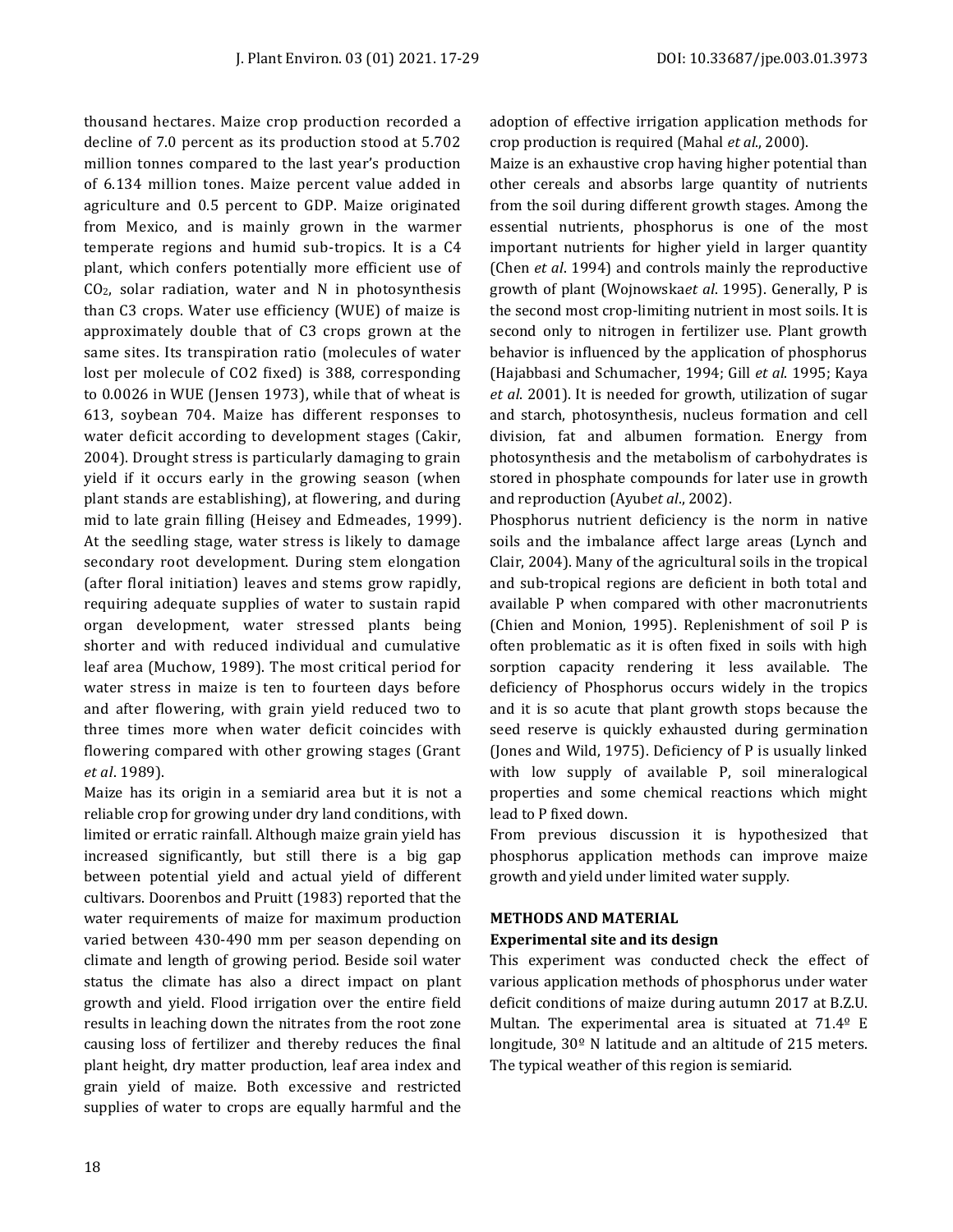#### **Chemical analysis of soil**

The initial soil fertility amount was determined from the sample taken from experimental site before sowing the

|  | Table 1 Chemical Analysis of Soil. |  |  |
|--|------------------------------------|--|--|
|--|------------------------------------|--|--|

crop. The soil chemical test was performed in the soil chemistry laboratories of Soil Science and test report obtained was presented in the table 1.

| <b>Determination</b> | Unit | Value obtained |
|----------------------|------|----------------|
| pH                   |      | 8.2            |
| Organic matter       | $\%$ | 0.93           |
| Available S          | Ppm  | 7.1            |
| Available K          | Ppm  | 172            |
| Total N              | %    | 0.19           |
| Available phosphorus | Ppm  | 1.05           |
|                      |      |                |

### **Experimental details**

- 1. Two factors were studied;
- 2. Factor A = Irrigation Methods
- 3.  $I_1$  = Half (50%) Irrigation
- 4.  $I_2$  = Full (100%) Irrigation
- 5. Factor B = Phosphorus Methods  $(P_2O_5)$
- $6.$  P<sub>0</sub> = control
- 7.  $P_1$  = Seed application of DAP
- 8.  $P_2$  = Foliar application of DAP
- 9.  $P_3$  = Soil application of DAP

#### **Observations recorded**

The following observations were recorded during the course of study.

#### **Pant height at maturity (cm)**

Ten plants from each plot were selected at random and their heights were measured from soil surface to the final growing point with the help of a measuring tape and then average was taken.

#### **Cob length (cm)**

Lengths of ten cobs from each plot were measured and average was worked out.

# **Cob weight with sheath (g)**

Ten cobs were taken randomly from each plot and weighed individually and then average was taken.

#### **Cob weight without sheath (g)**

Ten cobs were taken randomly from each plot and their sheaths were removed, weighed and their average was taken.

# **Cob diameter (cm)**

Sheaths of ten randomly selected plants were removed. Diameter was taken with the help of verniercallipers from three points of the cob. Mean of these three readings was taken and then average of ten cobs was calculated.

### **Number of grain rows per cob**

From ten cobs, selected randomly from each plot, the grain per row of each cob was counted and then average was calculated.

# **Number of grain rows per cob**

From ten cobs, selected randomly from each plot, the grain rows of seeds were counted and then average was calculated.

#### **Number of grains per cob**

From ten cobs, selected randomly from each plot, grains of each cob were counted and then averaged.

#### **1000-Grain weight (g)**

A representative sample of grains was obtained from the produce of each plot, and then 1000-grains were counted manually and weighed on an electric balance.

# **Biological yield (t ha-1)**

The crop was harvested at maturity, tied up into small bundles and left in their respective plots for few days. The dried bundles were weighed with the help of spring balance. Biological yield of each plot was taken and then converted in to t ha-1.

#### **Grain yield (t ha-1)**

All the cobs from each net plot were separated from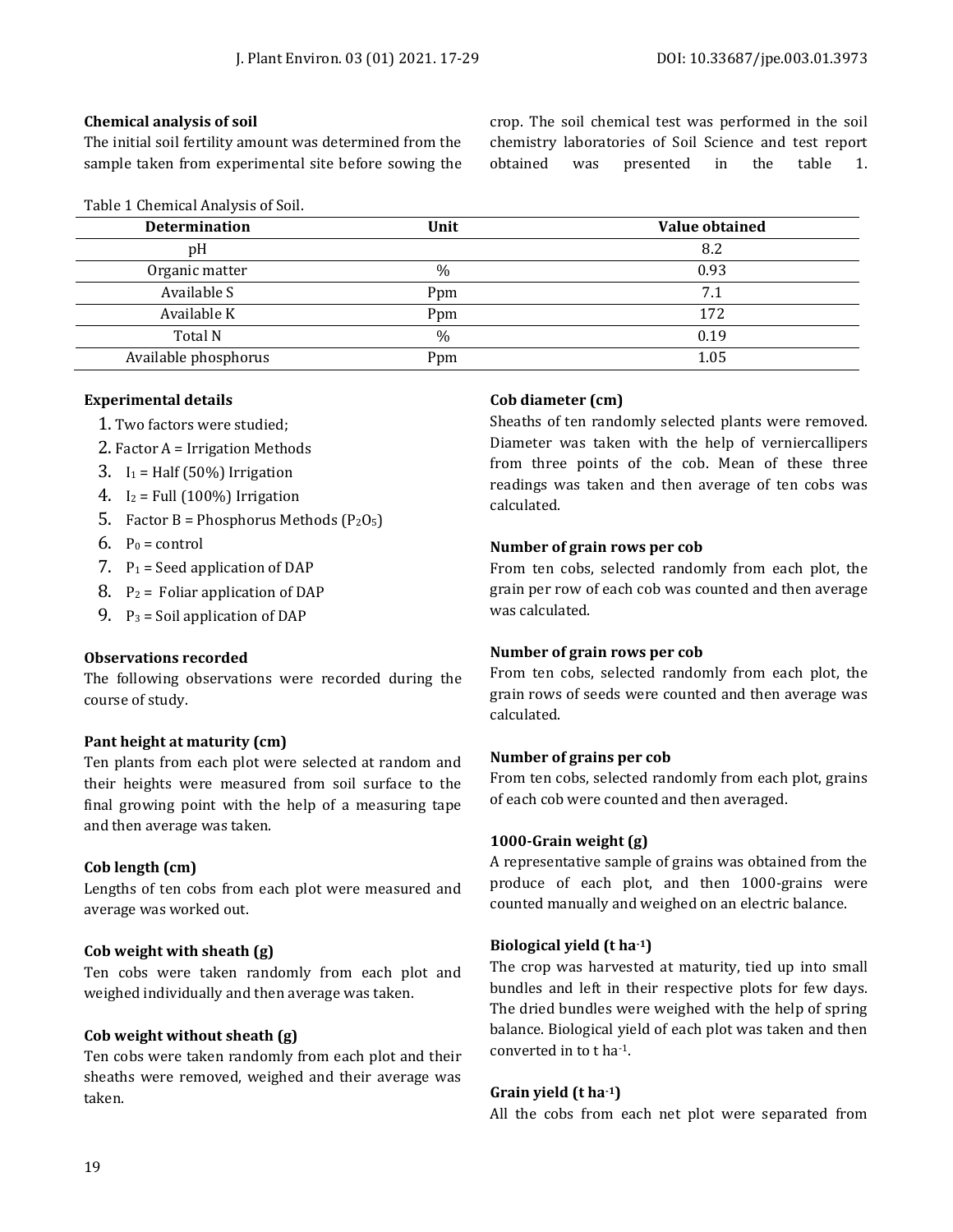plants and shelled with the help of Sheller and weighed to have grain yield. Then grain yield was converted in to t ha-1.

#### **Harvest index (%)**

Harvest index is the ratio of grain yield to the total biological yield expressed in percentage. It was calculated by the formula as under:

$$
HI (%) = \frac{Grain yield}{Biological yield} \times 100
$$

#### **Layout**

The Experiment was laid out in randomized complete block design (RCBD) with split plot arrangements having three replications with net plot size of 4m x 3m.

#### **Statistical Analysis**

Data obtained from different parameters were analyzed statistically using Fishers Analysis of Variance Technique and least significant different test level by using (statistics 8.1) to compare differences among the treatments' means and LSD at (P=0.05).

#### **RESULTS AND DISCUSSION**

# **Effect of different P application methods with full and half irrigation on plant height of maize crop**

Data about the plant height revealed that plant height become increase with increasing phosphorus application methods (table 2). Highest plant height (8.41 cm) was observed in soil application method conditions than the foliar phosphorus system(7.10cm) .This application methods also showed better plant height in water deficit at vegetative + reproductive stage (6.53 ft). In control phosphorus ( $P = 4.49cm$ ) shortest plant height was observed in well irrigated as well as in water deficit at vegetative and reproductive stages. Better results were obtained in well irrigated phosphorus soil application methods whereas water deficit at vegetative and reproductive stages reported lowest plant height as compared to reproductive stage.

Plant height is very important component with respect to grain yield in maize crop. The reason is that if the plant will be healthy, ultimately effect on plant height. Taller plants contain more grain yields and biological yield. Soil phosphorus application method was best method with for the maize crop. Plant uptake more phosphorus as compared to other application methods of phosphorus. Other one, factor was the application of phosphorus with full irrigation. Proper irrigation enhanced the uptake capacity of phosphorus element in maize crop. It increased the dry matter accumulation, ultimately effect on plant height and crop growth. Soil phosphorus application method with full irrigation positively improved the physiological process. Our results were also in accordance to (Raju*et al*., 2015).

Table 2. Analysis of variance for plant height as influenced by different phosphorus levels of maize.

| <b>SOV</b>     | DF | Plant Height MS |
|----------------|----|-----------------|
| Irrigation (I) |    | 10.2835*        |
| Phosphorus(P)  |    | 11.4935**       |
| $(I)^*(P)$     |    | $0.7809*$       |
| Total          |    |                 |

Table 3. Effect of different phosphorus methods on plant height (cm) of maize under different irrigation regime.

| Treatment              | Well-watered | Water deficit        |
|------------------------|--------------|----------------------|
| P0(control)            | 4.4967e      | 4.1467e              |
| P1(Seed Application)   | 6.200cd      | 4.3533e              |
| P2(Foliar Application) | 7.1000b      | 5.9433d              |
| P3(Soil Application)   | 8.4167a      | 6.5333 <sub>bc</sub> |

Figures sharing same letter did not differ significantly at  $\leq 0.05$ 

# **Effect of different P application methods with full and half irrigation on cob length of maize crop**

Results of analysis of variance showed significantly maximum cobs length with the application method of soil phosphorus at the rate in well irrigated conditions (table 4). With this application methods, water stress at vegetative and reproductive stages also reported better cobs length as compared to other phosphorus seed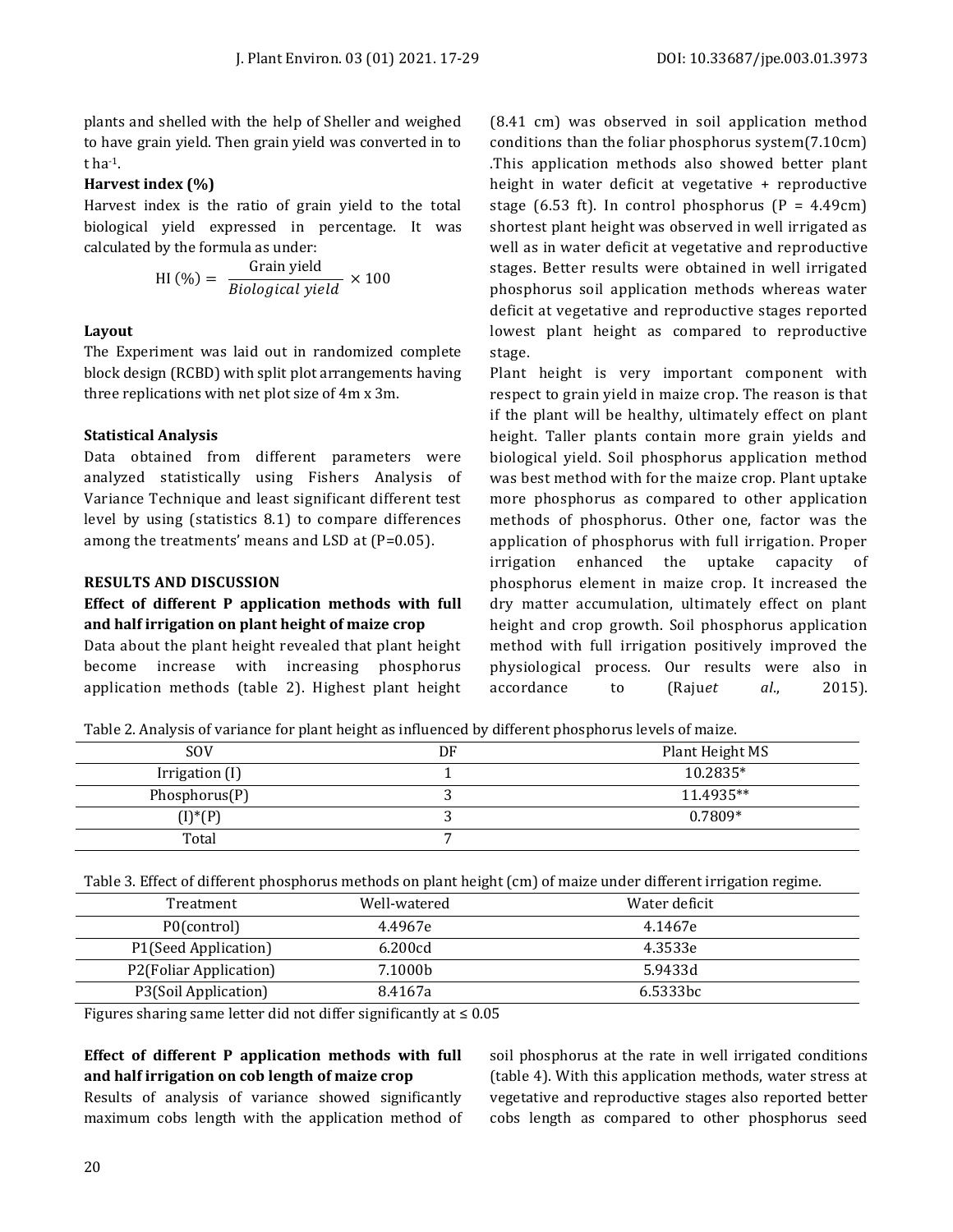application method. Minimum cobs length was observed in well irrigated as well as in water stress at vegetative and reproductive stages without phosphorus application method. Shortest cobs length was observed in water stress and well irrigated at vegetative and reproductive stage as compared to foliar and seed application methods. Better results were obtained in well irrigated field where increased cobs length was observed with increasing phosphorus application method of soil.Cob length is very important parameter and have direct effect on grain yield. The size of cob length indicate the yield of grains. Increase in size of cob results as increase in number of grains per ear. From results it was judged that application method of phosphorus in soil with proper irrigation enhanced the uptake of phosphorus for maize crop. There were maximum availability of nutrients in frequent irrigation. Due to proper supply of phosphorus, both the stages (vegetative + reproductive) were improved. By applying phosphorus in soil, there were some positive changes in cell division and cell enlargement. So, the size of cob was increased, ultimately grain yield was also increased. Same findings were obtained by (Iqbal and Chauhan, 2003).

| Table 4. Analysis of variance for cobs Length as influenced by different phosphorus levels of maize. |  |  |
|------------------------------------------------------------------------------------------------------|--|--|

| <b>SOV</b>     | DF | Cobs Length |
|----------------|----|-------------|
| Irrigation (I) |    | 65.6704*    |
| Phosphorus(P)  |    | $7.0104**$  |
| $(I)^*(P)$     |    | $0.7982**$  |
| Total          |    |             |

Table 5. Effect of different phosphorus methods cobs length (cm) of maize under different irrigation regime.

| Treatment              | Well-watered | Water deficit |
|------------------------|--------------|---------------|
| P0(control)            | 7.3333b      | 3.4333g       |
| P1(Seed Application)   | 8.2333b      | 4.4000f       |
| P2(Foliar Application) | 8.8667a      | 5.7000e       |
| P3(Soil Application)   | 9.0000a      | 6.6667d       |

Figures sharing same letter did not differ significantly at ≤ 0.05

**Effect of different P application methods with full and half irrigation on Fresh weight (g) of maize crop** Results of analysis of variance showed significantly maximum fresh weight 466.67 with the soil application of phosphorus in deficit irrigated conditions (table 6). With this seed application methods well irrigation at vegetative and reproductive stages also reported better fresh weight as compared to other phosphorus application techniques. Minimum fresh weight was observed in well irrigated as well as in water stress at vegetative and reproductive stages without phosphorus  $(P = 247.67, 541.33 \text{ kg ha}^{-1})$  respectively. Shortest fresh weight was observed in well irrigation at vegetative + reproductive stage followed by reproductive stages. Better results were obtained in through soil application method where increased fresh weight was observed with increasing phosphorus application methods.

Fresh weight of leaf, ear and stem was higher with foliar application than the seed application technique. The possible reason could be soil application phosphorous enabled the plants to absorb greater amount of the applied P resulting in more assimilate formation and partitioning to leaf, ear and stem. Arya and Singh (2001) found increased fresh weight accumulation in maize with soil application methods. Maximum leaf and ear fresh weight was noted in the fields that received P through foliar application was noted in the fields that received P at sowing time. Roman andWillium (1993) found that clay loam texture had maximum P fixation through the seed application methods has got proper amount of P availability, Pfertilizers should not be applied much before plantation to minimize P fixation through the different application methods of phosphorus.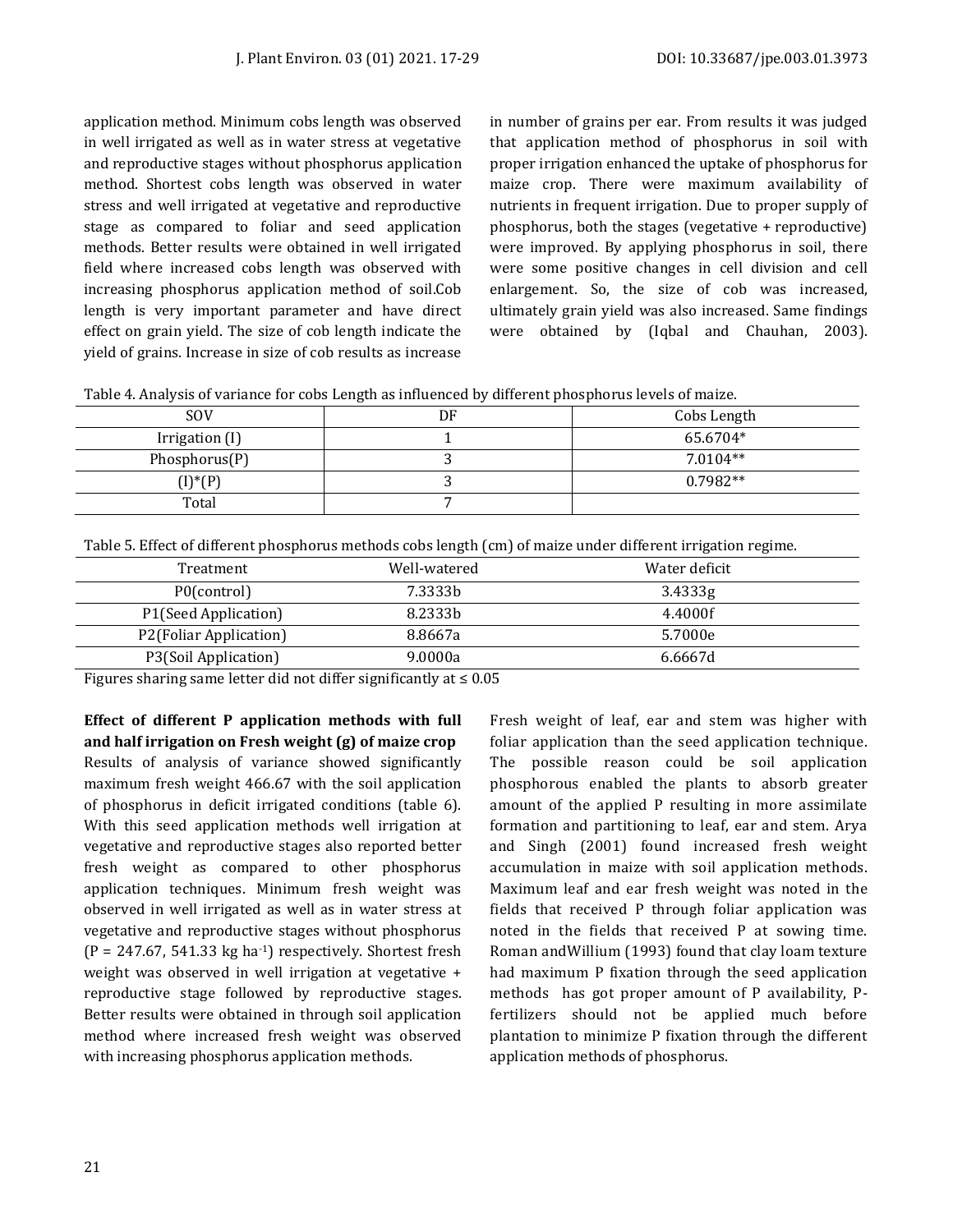|                | ັ  |                       |
|----------------|----|-----------------------|
| <b>SOV</b>     | DF | Fresh weight of plant |
| Irrigation (I) |    | 28536*                |
| Phosphorus(P)  |    | 21812*                |
| $(I)^*(P)$     |    | 9353*                 |
| Total          |    |                       |

Table 6. Analysis of variance for fresh weight as influenced by different phosphorus levels of maize.

Table 7. Effect of different phosphorus methods on fresh weight (g) of maize under different irrigation regime.

| Treatment              | Well-watered | Water deficit |
|------------------------|--------------|---------------|
| P0(control)            | 541.33b      | 247.67f       |
| P1(Seed Application)   | 605.0a       | 347.00e       |
| P2(Foliar Application) | 615.67b      | 406.00d       |
| P3(Soil Application)   | 623.67a      | 466.67c       |

# **Effect of different P application methods with full and half irrigation on Dry weight (g) of maize crop**

Results of analysis of variance showed significantly maximum dry weight (g) with the application methods of phosphorus at the well and deficit irrigated conditions (table 7). With this application method of soil water stress at vegetative and reproductive stages also reported better dry weight (g) as compared to other phosphorus application methods. Minimum dry weight (g) was observed in well irrigated as well as in water stress at vegetative and reproductive stages without phosphorus application. Undeviating dry weight (g) was observed in water stress at vegetative andreproductive stage followed by reproductive stages. Better results were obtained in well irrigated field where increased dry weight (g) was observed with increasing phosphorus soil application methods.

Dry weight of leaf, ear and stem was higher with soil application than the seed application technique. The possible reason could be soil application phosphorous enabled the plants to absorb greater amount of the applied P resulting in more assimilate formation and partitioning to leaf, ear and stem. Arya and Singh (2001) found increased dry matter accumulation in maize with soil application methods. Maximum leaf and ear dry weight was noted in the fields that received P through foliar application was noted in the fields that received P at sowing time. Roman andWillium (1993) found that clay loam texture had maximum P fixation and to get proper amount of P availability, P-fertilizers should not be applied much before plantation to minimize P fixation through the application methods.

Table 7. Analysis of variance for dry weight as influenced by different phosphorus levels of maize.

| <b>SOV</b>     | DF | Dry weight of plant |
|----------------|----|---------------------|
| Irrigation (I) |    | 9087.0*             |
| Phosphorus(P)  |    | 89791.0*            |
| $(I)^*(P)$     |    | $518.2*$            |
| Total          |    |                     |

Table 8. Effect of different phosphorus methods on dry weight (g) of maize under different irrigation regime.

| Treatment              | Well-watered | Water deficit |  |
|------------------------|--------------|---------------|--|
| P0(control)            | 305.0d       | 152.67h       |  |
| P1(Seed Application)   | 323.33c      | 182.68g       |  |
| P2(Foliar Application) | 421.0b       | 209.0f        |  |
| P3(Soil Application)   | 481.67a      | 255.67e       |  |

Figures sharing same letter did not differ significantly at ≤ 0.05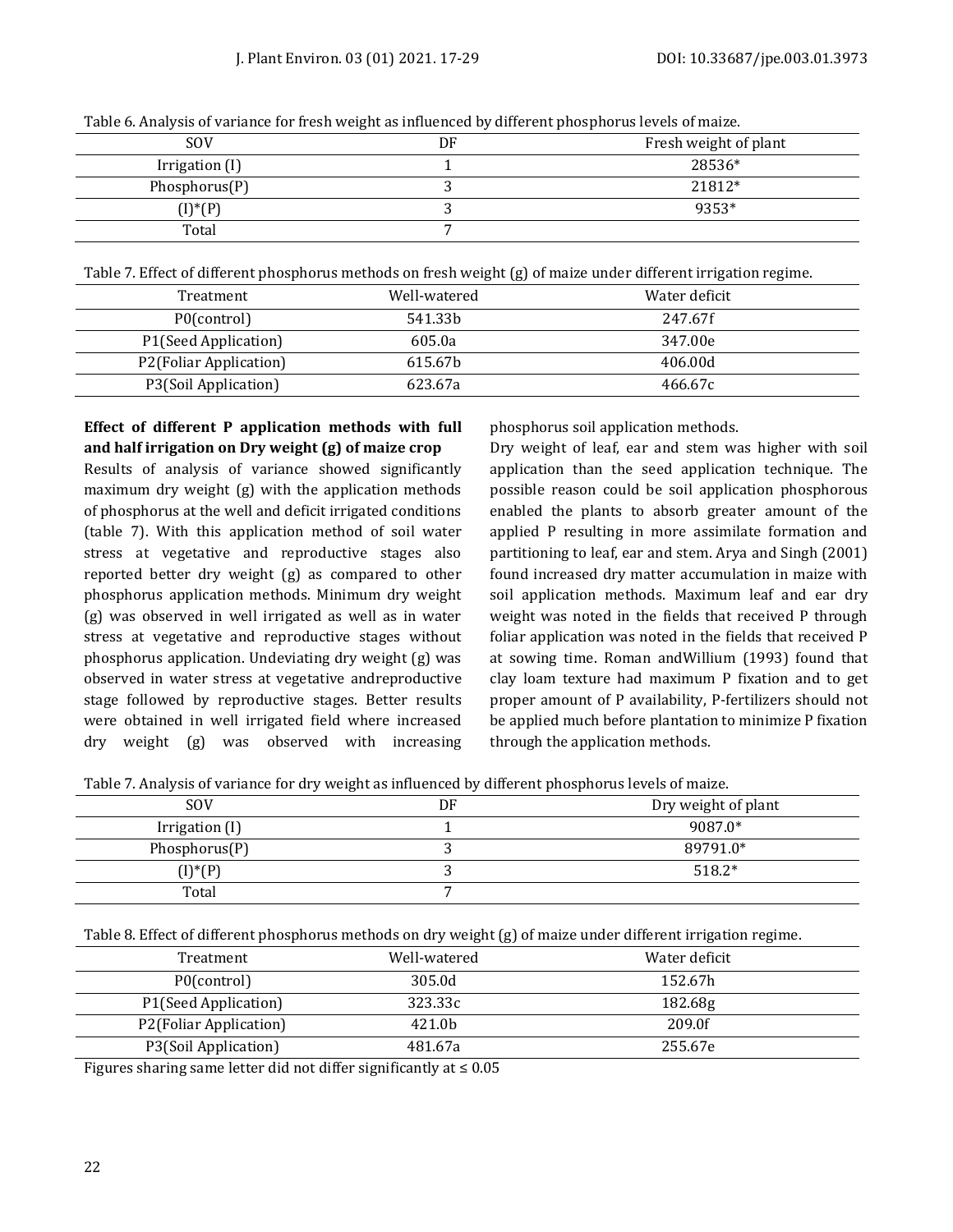# **Effect of different P application methods with full and half irrigation on Cobs diameter of maize crop**

Results of analysis of variance showed significantly maximum cobs diameter with the application method of soil phosphorus at the rate in well irrigated conditions (table 9). With this application methods, water stress at vegetative and reproductive stages also reported better cobs diameter as compared to other phosphorus seed application method. Minimum cobs diameter was

observed in well irrigated as well as in water stress at vegetative and reproductive stages without phosphorus application method. Shortest cobs diameter was observed in water stress and well irrigated at vegetative and reproductive stage as compared to foliar and seed application methods. Better results were obtained in well irrigated field where increased cobs diameter was observed with increasing phosphorus application method of soil.

Table 9. Analysis of variance for Cobs diameter as influenced by different phosphorus levels of maize.

| <b>SOV</b>     | DF | Cob Diameter |
|----------------|----|--------------|
| Irrigation (I) |    | $0.0417*$    |
| Phosphorus(P)  |    | 1.53500*     |
| $(I)^*(P)$     |    | $0.7917*$    |
| Total          |    |              |

Table 10. Effect of different phosphorus methods on cobs diameter (g) of maize under different irrigation regime.

| Treatment              | Well-watered                                                                                                                                                                                                                    | Water deficit     |
|------------------------|---------------------------------------------------------------------------------------------------------------------------------------------------------------------------------------------------------------------------------|-------------------|
| P0(control)            | 5.1700c                                                                                                                                                                                                                         | 5.1433c           |
| P1(Seed Application)   | 6.2233c                                                                                                                                                                                                                         | 6.01a             |
| P2(Foliar Application) | 6.9400 <sub>b</sub>                                                                                                                                                                                                             | 6.16b             |
| P3(Soil Application)   | 7.3900a                                                                                                                                                                                                                         | 6.27 <sub>b</sub> |
|                        | $\sim$ . The contract of the contract of the contract of the contract of the contract of the contract of the contract of the contract of the contract of the contract of the contract of the contract of the contract of the co |                   |

Figures sharing same letter did not differ significantly at ≤ 0.05

# **Effect of different P application methods with full and half irrigation on number of grain rows per cob of maize crop**

Results of analysis of variance showed significantly maximum No. of grains per row with the application methods of phosphorus at well and deficit irrigated conditions (table 11). With this application of seed and foliar method water stress at vegetative and reproductive stages also reported better No. of grains per row as compared to other phosphorus application methods. Minimum No. of grains per cobs was observed in well irrigated as well as in water stress at vegetative and reproductive stages without phosphorus application method. No. of grains per row was observed in water stress at vegetative and reproductive stage followed by reproductive stages. Better results were obtained in well irrigated field where increased No. of grains per rows was observed

with increasing phosphorus application methods of soil as compared to seed and foliar.

Number of grain rows per cob is also important component with respect to grain yield. Cob weight and number of grains per cob of maize crop can be determined by number of grain rows. Maximum grain rows per cob was observed in treatments, where was high application rate of phosphorus. Number of grain rows per cob were increased, ultimately effect on grain yield. It was due to maximum availability of phosphorus element. Another factor was well irrigation along with high phosphorus application method in soil. Minimum number of grain rows per cob were observed in treatments where of water deficient condition. Phosphorus application method in soil showed better results as compared to other methods of phosphorus application. Same findings were obtained by (Chakir, 2004).

Table 11. Analysis of variance for No. of grain per row as influenced by different phosphorus levels of maize.

| 0017<br>JU V<br>$ -$                 | υF | rain per row<br>NC<br>- - - - - - |
|--------------------------------------|----|-----------------------------------|
| MMY O<br>$\sim$ $\sim$ $\sim$ $\sim$ |    | .                                 |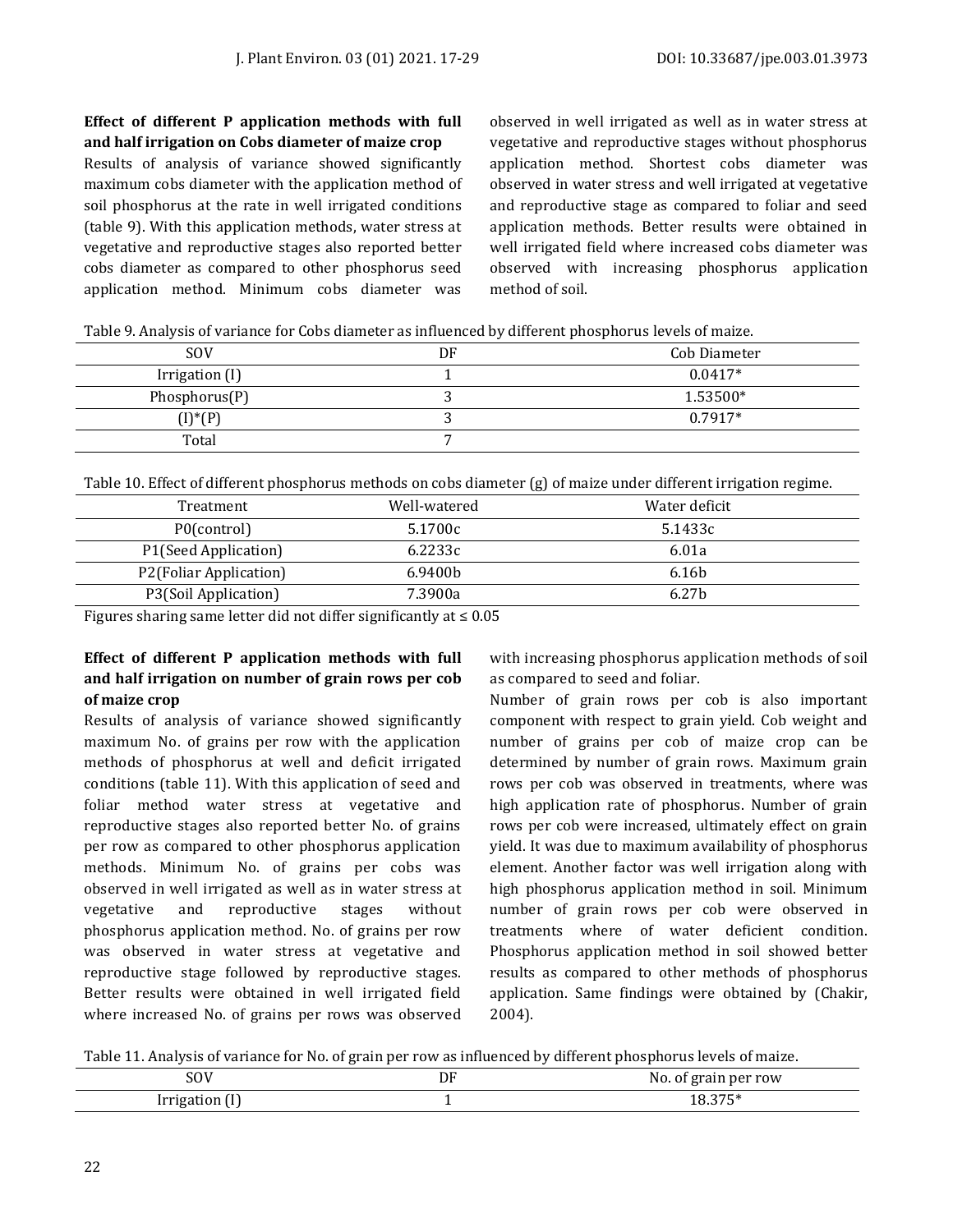| Phosphorus(P)           | 14.484* |
|-------------------------|---------|
| $(1)*(D)$<br>. .<br>,,, | 37.931* |
| Total                   |         |

Table 12 Effect of different phosphorus No. of grains per row of maize under different irrigation regime.

| Treatment              | Well-watered       | Water deficit     |  |
|------------------------|--------------------|-------------------|--|
| P0(control)            | 25.4d              | 19.3 <sub>g</sub> |  |
| P1(Seed Application)   | 31.34c             | 25.67f            |  |
| P2(Foliar Application) | 38.34 <sub>b</sub> | 31.0e             |  |
| P3(Soil Application)   | 42.35a             | 38.9e             |  |

Figures sharing same letter did not differ significantly at  $\leq 0.05$ .

# **Effect of different P application methods with full and half irrigation on number of grains per cob of maize crop**

Results of analysis of variance showed significantly maximum No. of grains per cobs with the application methods of phosphorus at well and deficit irrigated conditions (table 13). With this application of seed and foliar method water stress at vegetative and reproductive stages also reported better No. of grains per cobs as compared to other phosphorus application methods. Minimum No. of grains per cobs was observed in well irrigated as well as in water stress at vegetative and reproductive stages without phosphorus application method. No. of grains per cobs was observed in water stress at vegetative and reproductive stage followed by reproductive stages. Better results were obtained in well irrigated field where increased No. of grains per cobs was observed with increasing phosphorus application methods of soil as compared to seed and foliar.

Number of grains is very important component of yield. Because more the number of grains, more will be the grain yield. Maximum number of grains were observed by applying phosphorus in soil, where frequent use of irrigation water was applied as compared to water deficient treatment. Soil application method of phosphorus showed better results as compared to other method of phosphorus application. The reason was that by applying phosphorus in soil, level of phosphorus was enhanced. There was maximum availability of phosphorus for maize crop. Soil method of phosphorus changed the chemical behavior of phosphorus, direct effect on number of grains and cob length. Same results were recorded by (Ahmad *et al*., 2011).

| Table 13. Analysis of variance for No. of grain per cob as influenced by different phosphorus levels of maize. |  |  |
|----------------------------------------------------------------------------------------------------------------|--|--|
|                                                                                                                |  |  |

| <b>SOV</b>       | DF | No. of grain rows per cob |
|------------------|----|---------------------------|
| Irrigation (I)   |    | $1.500*$                  |
| Phosphorus $(P)$ |    | 42.94*                    |
| $(I)^*(P)$       |    | $2.94*$                   |
| Total            |    |                           |

Table 14 Effect of different phosphorus No. of grains per cobs of maize under different irrigation regime.

| Treatment              | Well-watered | Water deficit     |  |
|------------------------|--------------|-------------------|--|
| P0(control)            | 13.4d        | 9.33 <sub>g</sub> |  |
| P1(Seed Application)   | 14.34c       | 10.67f            |  |
| P2(Foliar Application) | 15.34b       | 12.0e             |  |
| P3(Soil Application)   | 17.35a       | 12.34e            |  |

Figures sharing same letter did not differ significantly at  $\leq 0.05$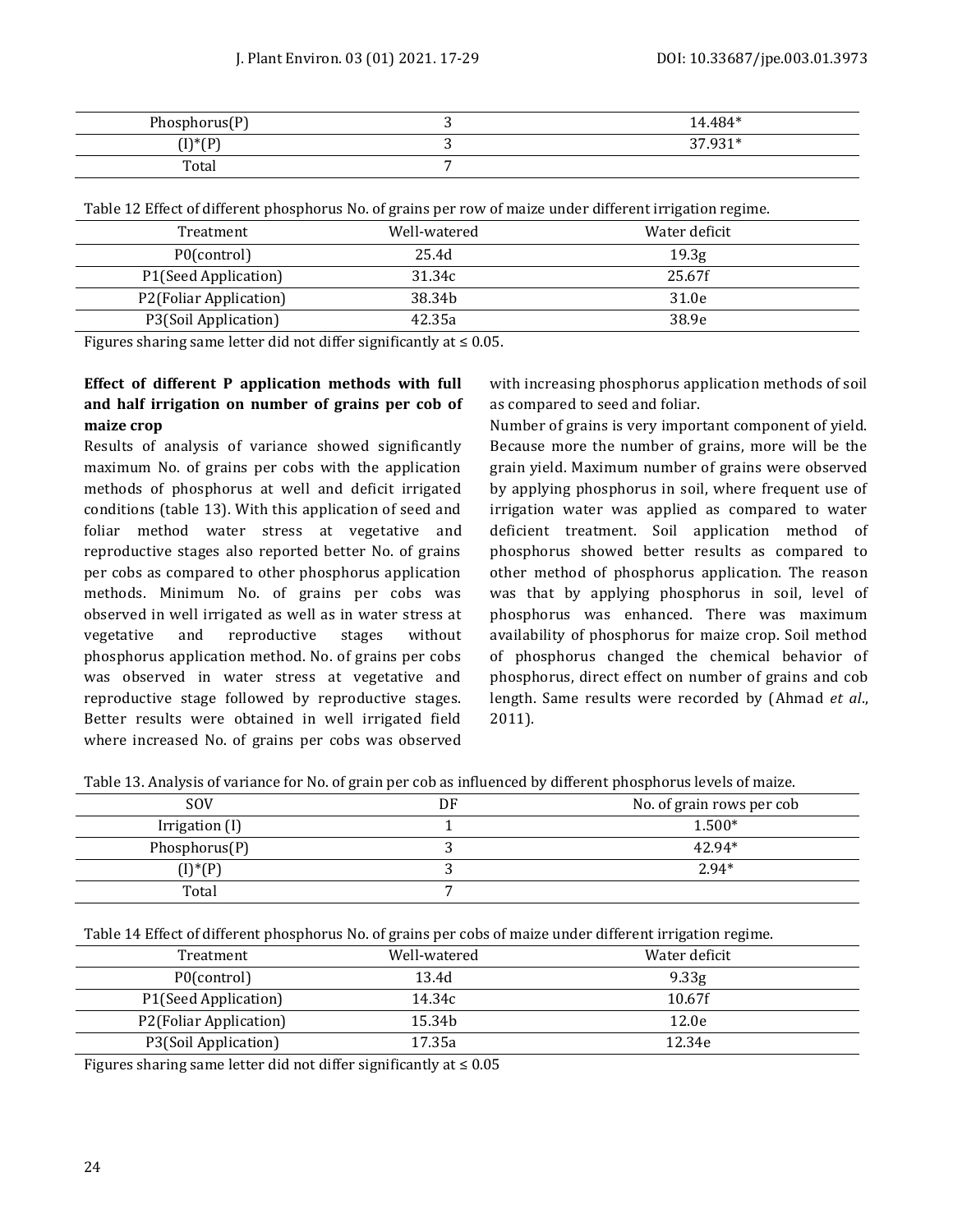# **Effect of different P application methods with full and half irrigation on 1000-grain weight of maize crop**

The data related to number of grains per 100 gram and data of analysis shown in table 15. Mean comparison showed that with the application phosphorus methods showed significantly maximum number of grains spike in soil application method (320.30 g) whereas in control phosphorus lowest numbers of grains spike (201.90g) was obtained under well irrigated conditions. Phosphorus application method of foliar application also showed better results under water well irrigated conditions at vegetative and reproductive stages. It showed (320.0g, 294.53g and 218.37) grains spike under well water fields at vegetative + reproductive stages at soil, foliar and seed application methods, respectively. Control phosphorus application showed lowest number of grains spike under well and deficit irrigation stress as compared to other phosphorus application rate.

1000-grain weight is very important parameter regarding yield related attributes and have a potential in developing the [grain yield](http://www.scialert.net/asci/result.php?searchin=Keywords&cat=&ascicat=ALL&Submit=Search&keyword=grain+yield)**.** Thousand grain weight was maximum in treatments where high phosphorus was applied. Better results were obtained by application of phosphorus in soil in full irrigated treatments. It was observed that application of phosphorus in soil showed significant as compared to other methods of phosphorus application. Minimum 1000-grain weight was observed in control treatments where application rate of phosphorus was zero. So, high rate of phosphorus by applying in soil and frequent irrigation showed significant results as compared to water deficient treatments (Eltelib*et al*., 2006).

Table 15 Analysis of variance for 1000 grain weight as influenced by different phosphorus levels of maize.

| <b>SOV</b>       | DF | 1000 grain weight |
|------------------|----|-------------------|
| Irrigation (I)   |    | $61125.2*$        |
| Phosphorus $(P)$ |    | 10586.5**         |
| $(I)^*(P)$       |    | 1546.6**          |
| Total            |    |                   |

Table 16. Effect of different phosphorus methods on 1000 grain (g) of maize under different irrigation regime.

| Treatment              | Well-watered        | Water deficit |
|------------------------|---------------------|---------------|
| P0(control)            | 201.90d             | 124.13h       |
| P1(Seed Application)   | 218.37 <sub>b</sub> | 148.40g       |
| P2(Foliar Application) | 294.53 <sub>b</sub> | 174.67f       |
| P3(Soil Application)   | 320.30a             | 184.17e       |

Figures sharing same letter did not differ significantly at  $\leq 0.05$ 

# **Effect of different P application methods with full and half irrigation on Grain yield of maize crop**

It was exposed that grain yield become increase with increasing phosphorus application methods (table 17). With the seed application  $(6.20 \text{ t} \text{ ha}^{-1})$  phosphorus, maximum grain yield (8.41t ha-1) was observed in well irrigated field conditions This application rate also showed better grain yield in water stress at vegetative + reproductive (6.54 t ha-1) stages. Control phosphorus (P = 4.14tha-1) reported lowest grain yield under well irrigated as well as in water stress. Better results were obtained in well irrigated field whereas water stress at vegetative stages and reproductive stages showed greater loss in grain yield through soil application methods.It was observed that grain yield increased significantly as irrigation and P soil application method applied. Reduction in number of tiller, number of grains spike-1 and 1000 grain weight due to water stress also causes the reduction in grain yield (Qadir*et al*., 1999; Usman, 2013). The reason could also be due to nutrient deficiency, low phosphorus solubility which caused reduction in biomass (Yu *et al*., 2013). Rathke*et al*. (2005) also reported lower yield without fertilizer application. Similar results were also reported by Kang *et al*. (2002), Zhang *et al*. (2008) and Jiang *et al*. (2012). Increased in grain and straw yields were observed due to increased irrigation levels by Reddi and Reddi (1995). Turk and Tawaha (2001) and Ahadiyat*et al*., (2014) also reported higher grain and straw yield with phosphorus application.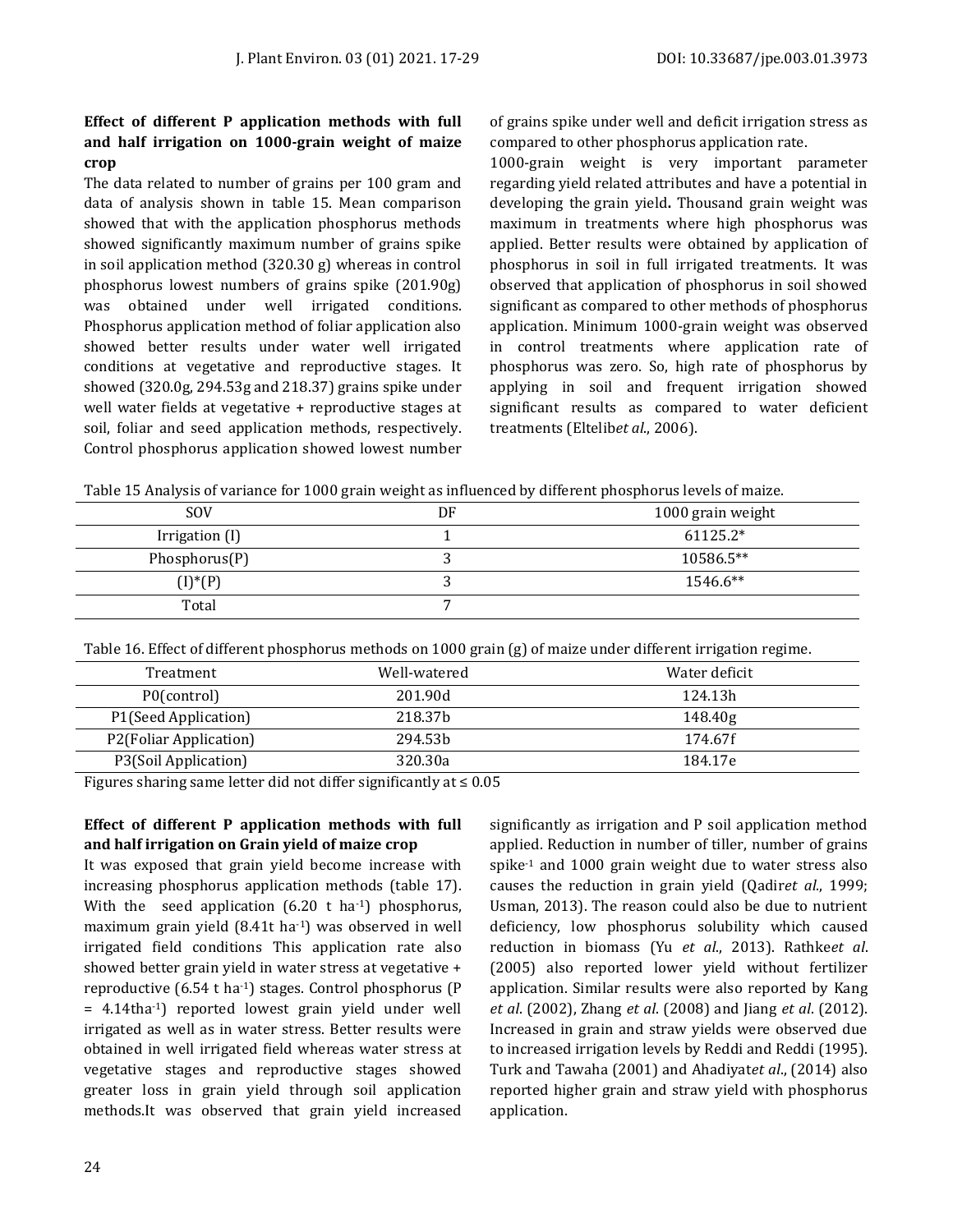|                | and the state of the state of the state of the state of the state of the state of the state of the state of th |             |
|----------------|----------------------------------------------------------------------------------------------------------------|-------------|
| <b>SOV</b>     | DF                                                                                                             | Grain Yield |
| Irrigation (I) |                                                                                                                | 10.2835*    |
| Phosphorus(P)  |                                                                                                                | 11.4935**   |
| $(I)^*(P)$     |                                                                                                                | $0.7809*$   |
| Total          |                                                                                                                |             |

Table 17. Analysis of variance for grain yield as influenced by different phosphorus levels of maize.

Table 18. Effect of different phosphorus methods on Grain Yield(t ha-1)of maize under different irrigation regime.

| Treatment              | Well-watered | Water deficit       |  |
|------------------------|--------------|---------------------|--|
| P0(control)            | 4.497e       | 4.147e              |  |
| P1(Seed Application)   | 6.200cd      | 4.354e              |  |
| P2(Foliar Application) | 7.100b       | 5.944d              |  |
| P3(Soil Application)   | 8.417a       | 6.544 <sub>bc</sub> |  |

Figures sharing same letter did not differ significantly at  $\leq 0.05$ 

# **Effect of different P application methods with half and full irrigation on biological Yield of maize**

Biological yield in well and deficit irrigation application methods of P varies significantly , under well irrigated field conditions data showed that with the soil application methods of phosphorus at the slowed significantly maximum biological yield  $(9.39 \text{ t} \text{ ha}^{-1})$ whereas in foliar application of phosphorus lowest biological yield (7.140 t ha-1) was obtained. Under deficit irrigation at vegetative and reproductive stages, it also showed better results. Without phosphorus application, lowest grain yield under water stress was observed as compared to other phosphorus application methods. Water deficit drastically affects the grain yield both at

vegetative and reproductive stages.

Data pertaining biological yield revealed that different methods of phosphorous had a non-significant effect on biological yield of maize. Highest biological yield was obtained in well irrigated with soil application methods at the rate of  $100 \text{ kg}$  ha<sup>-1</sup> as compared to the control. Where the biological yield was lowest at the root growth of maize plants was greatest at 100 kg ha-1 P seed application method which resulted in best biological yield due to efficient photosynthesis and other physiological functions at the soil application methods. That's why the biological yield was the lowest in the control plots.

| Table 19. Analysis of variance for biological yield as influenced by different phosphorus levels of maize. |  |  |
|------------------------------------------------------------------------------------------------------------|--|--|
|                                                                                                            |  |  |

| <b>SOV</b>               | DF | <b>Biological Yield</b> |
|--------------------------|----|-------------------------|
| Irrigation (I)           |    | 1.68540*                |
| Phosphorus(P)            |    | $0.01505**$             |
| $(I)$ <sup>*</sup> $(P)$ |    | 1.83752**               |
| Total                    |    |                         |

Table 20. Effect of different phosphorus methods biological yield (t ha<sup>-1</sup>) of maize under different irrigation regime.

| Treatment              | Well-watered | Water deficit     |  |
|------------------------|--------------|-------------------|--|
| P0(control)            | 5.5700d      | 5.1433e           |  |
| P1(Seed Application)   | 6.1633c      | 6.4667c           |  |
| P2(Foliar Application) | 7.1400b      | 7.16 <sub>b</sub> |  |
| P3(Soil Application)   | 9.3900a      | 7.27b             |  |

Figures sharing same letter did not differ significantly at  $\leq 0.05$ 

# **Effect of different P application methods with full and half irrigation on harvest index of maize crop**

A different application method of phosphorus has a significant effect shown in (Table 21). Maize produced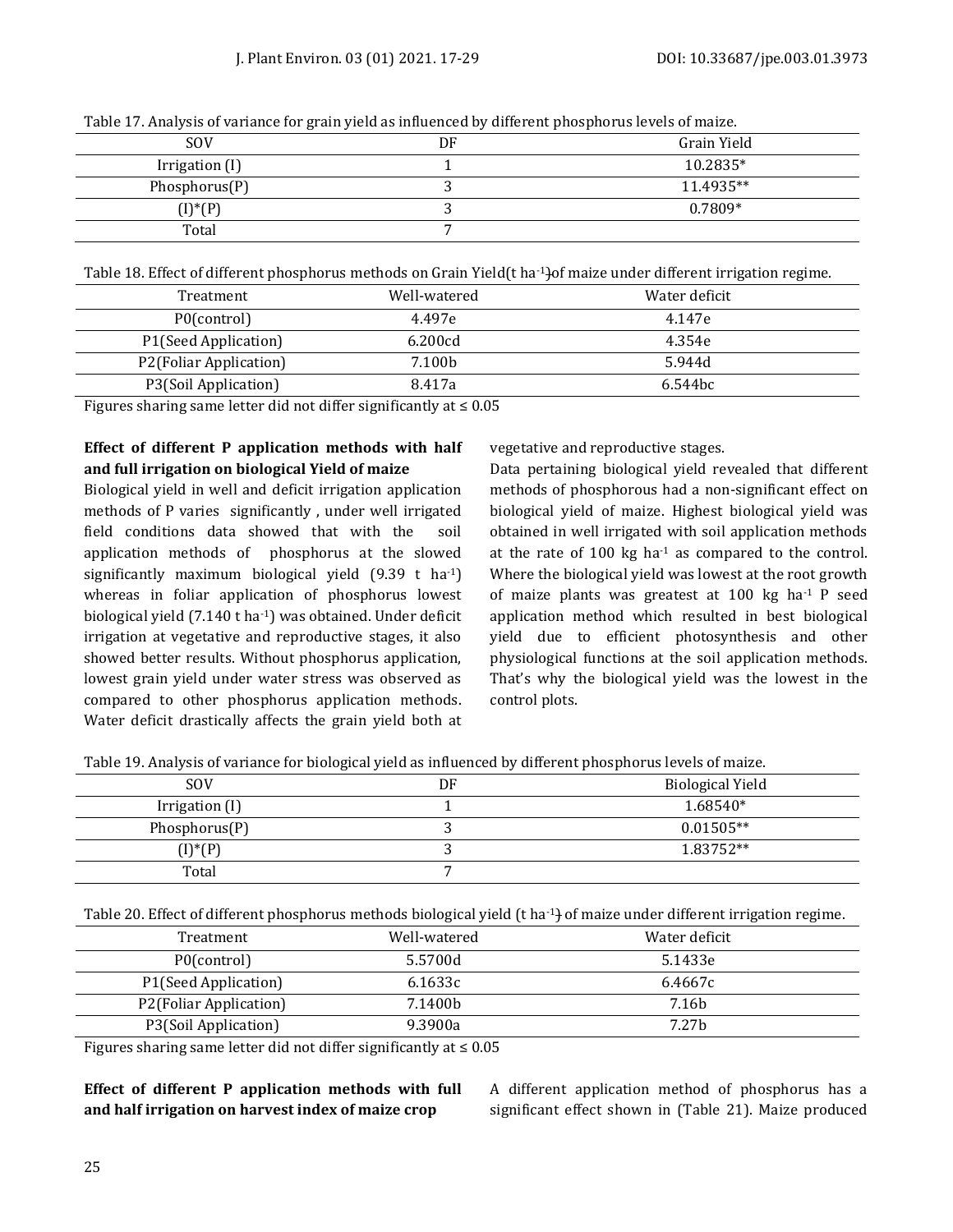the highest harvest index of 25.56 kg ha-1 in the field which received the highest P at soil application methods and the lowest harvest index  $(21.82 \text{ kg} \text{ ha-1})$  when applied with the foliar application method. All the methods of P differed significantly from one another. In case of application methods, the highest harvest index  $(25.56 \text{ kg t} \text{ ha}^{-1})$  was recorded in the well irrigated field application.

Harvest index in maize increased with increase due to P different application methods. The highest harvest index was recorded in the well and stressed irrigation fields that received the highest rate of P and the minimum harvest index was determined when P was applied at seed and soil application techniques. The increase in

harvest index with higher application of soil might be due to the increase in yield and yield components of maize with higher P rates (Amanullah*et al*., 2010b). Ibrikci*et al*., (2005) found that P deficiency is invariably a common crop growth and yield-limiting factor, especially in soils high in calcium carbonate, which reduces P solubility. Harvest index increased when P was applied through the soil application technique than seed application of P. The decrease in harvest index with too late and too early P application might be due to the decrease in yield and yield components of maize as compared to higher yield and yield components when applied at sowing techniques of P.

| Table 21. Analysis of variance for harvest index as influenced by different phosphorus levels of maize. |  |
|---------------------------------------------------------------------------------------------------------|--|
|                                                                                                         |  |

| <b>SOV</b>     | DF | Harvest Index |
|----------------|----|---------------|
| Irrigation (I) |    | $104.542*$    |
| Phosphorus(P)  |    | 104.144**     |
| $(I)^*(P)$     |    | $8.290**$     |
| Total          |    |               |

Table 22. Effect of different phosphorus methods Harvest Index (%) of maize under different irrigation regime.

| Treatment              | Well-watered | Water deficit |  |
|------------------------|--------------|---------------|--|
| P0(control)            | 13.097e      | 12.377f       |  |
| P1(Seed Application)   | 18.733c      | 13.097e       |  |
| P2(Foliar Application) | 21.827d      | 17.827d       |  |
| P3(Soil Application)   | 25.560a      | 19.247c       |  |
|                        |              |               |  |

Figures sharing same letter did not differ significantly at  $\leq 0.05$ .

# **CONFLICT OF INTEREST**

The authors declare that they have no conflicts of interest.

# **AUTHORS CONTRIBUTIONS**

All authors have equal contribution.

#### **REFERENCES**

Adiku S.G.K., C.W. Rose, A. Gabric, R.D. Braddock, P.S. Carberry and R.L. Mc Cown. 1998. An evaluation of the performance of maize and cowpea sole and intercropping systems at two savanna zones of Ghana: a simulation study. In Tijskens L.MM and Hertog, ML AT.M. (Eds.) Proceedings of the Symposium on Applications of Modelling as an Innovative Technology in the Agri-Food Chain – Model-IT. ACTA Horticulturae 476, International Society of Horticultural Science. pp251 – 262.

- Bacon MA (2004) 'Water Use Efficiency in Plant Biology'. (CRC Press).
- Bartels, D. and F. Salamini. 2001. Desiccation tolerance in the resurrection plant *Croterostigmaplantagineum*, a contribution to the study of drought tolerance at the molecular level. Plant Physiology, 127: 1346-1353.
- Betran, F.J., J.M. Ribaut, D. Beck and D.G. de Leon. 2003. Genetic diversity, specific combining ability, and heterosis in tropical maize under stress and nonstress environments. Crop Science, 43(3): 797- 806.
- Birch, C.J., K. Stephen, G. McLean, G.L. Hammer and M.J. Robertson. 2006. Assessment of reliability of short to mid-season maize production in areas of variable rainfall in Queensland (these proceedings).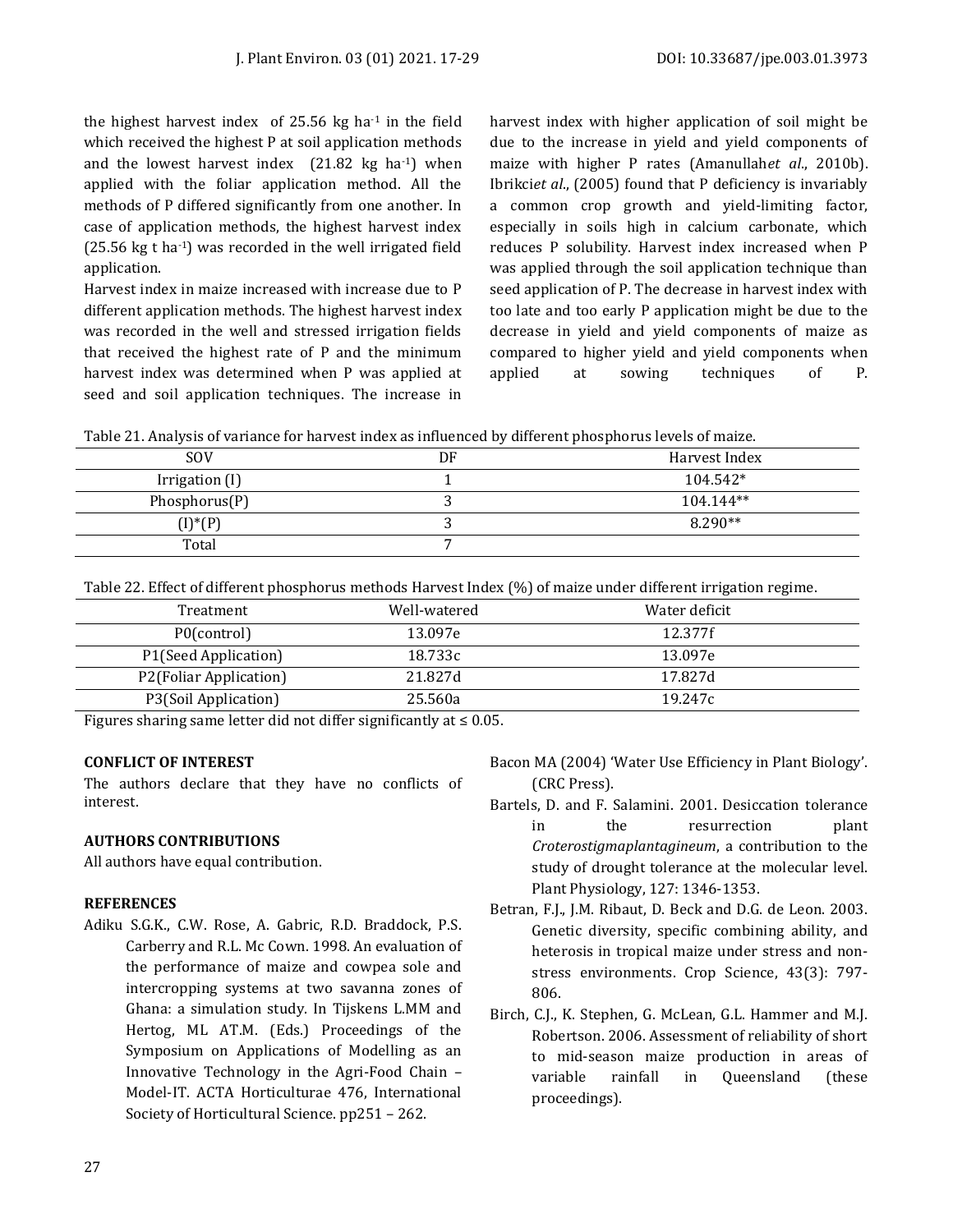- Blum, A. 1988. 'Plant breeding for stress environments'. (CRC Press: Boca Raton, FL).
- Bohnert, H.J. and J.C. Cushman. 2000. The ice plant cometh: Lessons in abiotic stress tolerance. Journal of Plant Growth Regulation, 19: 334-346.
- Li, F.M., J. Cao and T.C. Wang. 1998. Influence of phosphorus supply pattern in soil on the yield of spring of wheat. Journal of plant Nutrition, 21(9): 1921-1932.
- Li, F.M., Q.H. Song, H.S. Liu, F.R. Li and X.L. Liu. 2001. Effects of pro-sowing irrigation and phosphorus application on water use and yield of spring wheat under semi-arid conditions. Agricultural Water Management, 49: 173-183.
- Li, Q., B. Dong, Y. Qiao, M. Liu and J. Zhang. 2010. Root growth, available soil water, and water-use efficiency of winter wheat under different irrigation regimes applied at different growth stages in North China. Agricultural Water Management, 97: 1676-1682.
- Mandal, L.N. and S.K. Khan. 1972. Release of phosphorus from insoluble phosphatic materials in acidic low land rice soils. Journal of Indian Society of Soil Science, 20: 19-25.
- Maqsood, M., A. Ali, Z. Aslam, M. Saeed and S. Ahmad. 2002. Effect of irrigation and nitrogen levels on grain yield and quality of wheat. International Journal of Agriculture and Biology, 4(1): 164-165.
- Osborne, L.D. and Z. Rengel. 2002. Screening cereals for genotypic variation in efficiency of phosphorus uptake and utilization. Australian Journal of Agricultural Research, 53: 295-303.
- Oweis, T. and A. Hachum. 2006. Water harvesting and supplemental irrigation for improved water productivity of dry farming systems in West Asia and North Africa. Agricultural Water Management, 80: 57-73.
- Qadir, G., M. Saeed and M.A. Cheema. 1999. Effect of water stress on growth and yield performance of four wheat cultivars. Pakistan Journal of Biological

Science, 2(1): 236-239.

- Rao, S.S., P.L. Regar, S.P.S. Tanwar and Y.V. Singh. 2013. Wheat yield response to line source sprinkler irrigation and soil management practices on medium-textured shallow soils of arid environment. Irrigation Science, 31: 1-13.
- Rathke, G.W., O. Christen and W. Diepenbrok. 2005. Effect of nitrogen source and rate on productivity and quality of winter oilseed rape (*Brassica napus* L.) grown in different crop rotations. Field Crops Research, 94(2): 103-113.
- Recio, B., F. Rubio, J. Lomban and J. Ibanez. 1999. An econometric irrigated crop allocation model for analyzing the impact of water restriction policies. Agricultural Water Management, 42: 47-63.
- Reddi, G.H.S. and T.Y. Reddi. 1995. Irrigation of principle crops. In: Efficient Use of Irrigation Water 2nd ed., Kalyani Publisher, New Delhi. pp. 229-259.
- Rizzo, V., A. Castrignano, V.D. Bari and Z. Romito. 1992. A new generalized concept of crop coefficient for the use in a crop at incomplete soil covers stage. In: proceedings of second ESA congress, Warwick University, UK, July 25-29, pp. 200-201.
- Rusan, M.M., A. Battikhi and S. Zuraiqi. 2005. Enhancement of nitrogen and water use efficiency by optimizing the combination of soil, crop and nitrogen management," in Management of Nutrients and Water in Rainfed Arid and Semiarid Areas for Increasing Crop Production, pp. 155-177.
- Singh, D.K. and P.W.G. Sale. 2000. Growth and potentially conductivity of white clover roots in dry soil with increasing phosphorus supply and defoliation frequency. Agronomy Journal, 92: 868-874.
- Specht, J.E., K. Chase, M. Macrander, G.L. Graef, J. Chung, J.P. Markwell, M. Germann, J.H. Orf and K.G. Lark. 2001. Soybean response to water. A QTL analysis of drought tolerance. Crop Science, 41: 493- 509.